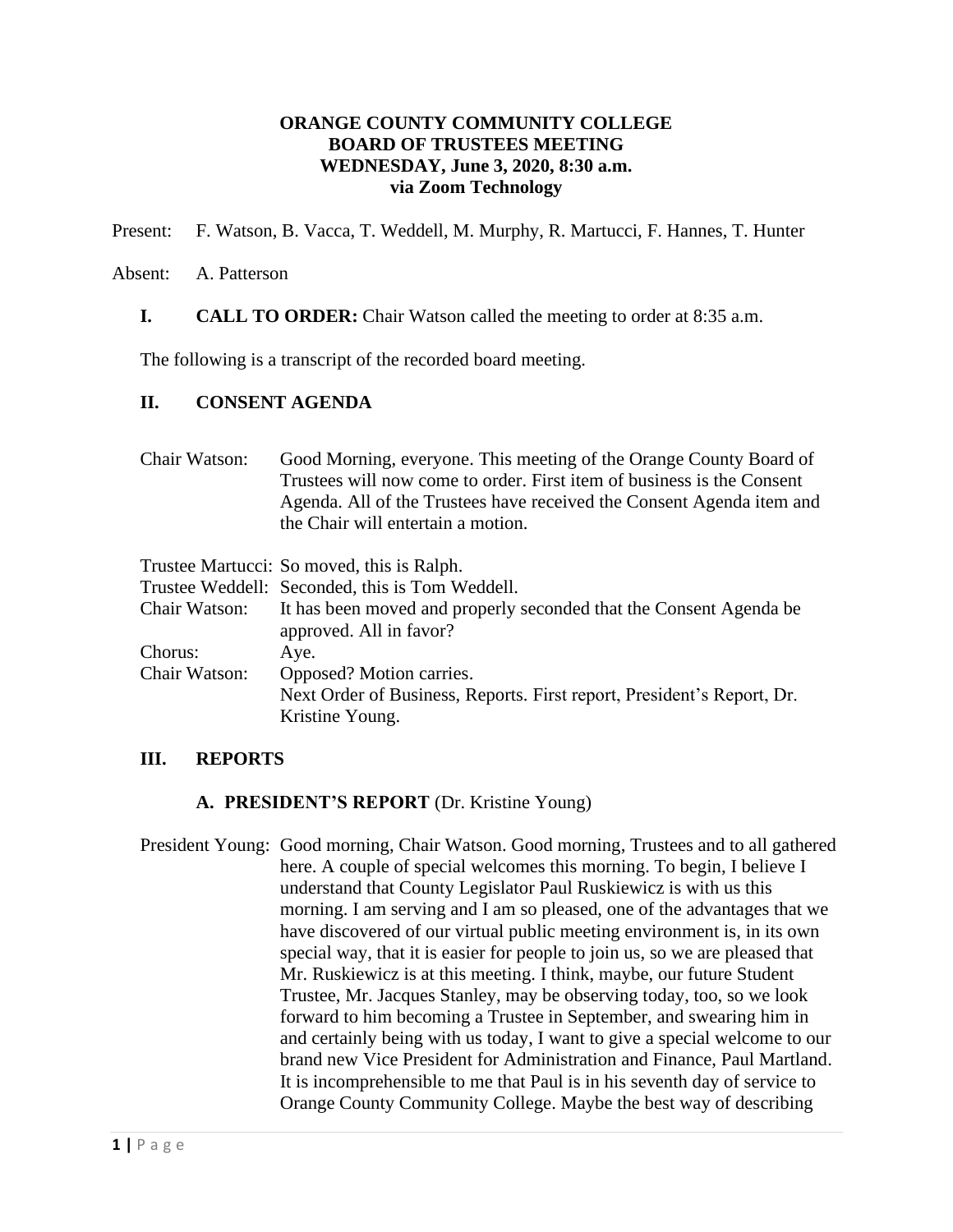Paul's involvement with us so far is that when I got to meet him in person on Monday and tour our campuses, we literally logged 10,000 steps together touring campus so that would be a good metaphor or allegory for how many steps we have already walked together, collectively, as a College for the time that he has joined us in our College's history, so we are so pleased to have Paul on board and to say he has hit the ground running would be a disservice to the value that he has already added. He has embraced and learned so much about us and has already contributed so greatly, so welcome, Paul, and the full Board will hear from him later as he has already prepared to be a key part of the budget presentation later in our meeting, so thank you, Paul and it sounded like we were even ready to un-mic you, as I heard your voice already so, Paul, thank you for choosing to join us.

A number of things I wanted to share this morning with you, Trustees, always good to share good news at this time in our where we are in the world right now. So let me theme around the Chancellor first. One incredible thing that the Chancellor of the State University of New York did recently is establish a new line of scholarships. They have not existed until very recently and I do not know this as a fact, but I am incredibly suspicious that these may be funded maybe at her own hand or with her own personal fundraising. They were for students who were graduating from SUNY schools with a baccalaureate degree who wanted to do graduate studies at SUNY schools or for SUNY students graduating from a SUNY community college who wanted to continue their baccalaureate studies at a SUNY school. And especially in response to the times of COVID-19 where students were suddenly finding themselves unable to continue their studies for want of resources or opportunities, so with the help of Dr. Hackman and her team in Academic Affairs to look quickly at our cadre of students who were graduating and who already had plans to go to SUNY schools looking especially at our PTK students, Honor students and through a very quick assessment process, we recommended two students to the Chancellor: Kazuhiko Osaki from Cornwall and Darius Beckford from Pine Bush, and the Board may remember Darius especially from he has often played jazz piano at our celebrations that the Board has been at and the Chancellor selected them both, so they will each be receiving a \$3,000 scholarship - a one-time, one year non-tuition grant - to be used to pursue their baccalaureate degree. So, the idea is that there are things beyond tuition so that is a very generous \$3,000 scholarship to help with fees and the cost of going to college. So, we are very pleased for both of those students as they continue their studies at SUNY schools. So that is some very good news that I wanted to share this morning.

In the medium category, I know I gave you an update over the weekend, but I quickly wanted to acknowledge that as we sit here, many of our colleagues are fanned out across the College continuing to work on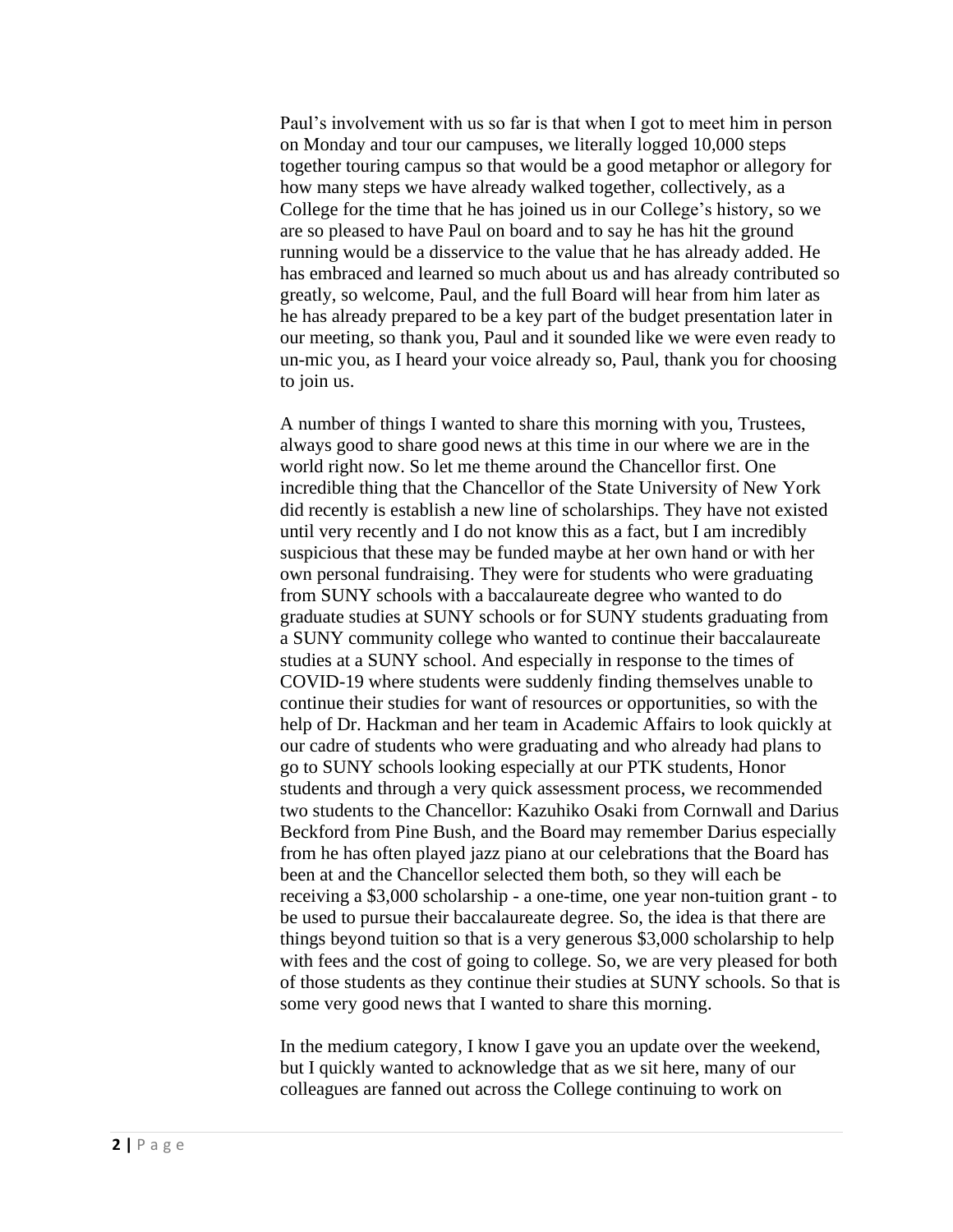codifying and pulling together a summary of high level expression of how we would like to operate in the Fall to send up to the Chancellor's Office so everything from how my classrooms look and operate to what our testing and tracing for COVID-19 will look like, everything expressed in 10 pages. So, it is a very high-level expression of what was done in a very quick timeframe due on Saturday. So I think we talked about that previously but I wanted to acknowledge that that work is ongoing and I cannot compliment EMT plus and plus and plus because there is a lot people putting their brains into it and we hope to get good feedback in the weeks to come.

The third thing is not so pleasing to me. Very much to my surprise last night at ten o'clock the Chancellor wrote to the Presidents of the SUNY system acknowledging some news that had apparently leaked out and was in the press and I think is going to be confirmed officially today maybe even while we are in this meeting, that she has accepted the presidency, or will be accepting the presidency of Ohio State University and will start in that role on September 1 and will be leaving the Chancellorship of the State University of New York sometime this summer, a date that was not been announced. I think you all know the very high regard I have held the Chancellor in  $- I$  did not see this coming  $-$  so I will be watching today with everyone else about what SUNY announces as its next steps in leadership and what the plan is and I just wanted, as long as we are gathered here today, wanted to share that. I think it is a loss for SUNY, but we shall persevere. It is a loss that, obviously, is at a critical time for our system.

Changing gears, three more things, very quickly, if we were gathered physically today, this would be the "at your places" segment. At your places you would have found hand-outs and they were sent to you as part of your Board packets. The curriculum changes for 2019-20 – this happens annually at the June meeting when you are provided with all of the curriculum changes that were approved at Curriculum Committee, part of the Shared Governance structure at SUNY Orange. If you have any questions about anything you see in this packet, very conveniently Dr. Erika Hackman will be on deck during the New Business segment of your agenda to discuss a new program, so I would just refer you to hold questions or comments about that document until the New Business section. But I wanted to honor the work of Curriculum Committee and Shared Governance and Academic Affairs. That is not a small list of changes, it takes a lot to maintain and keep fresh and keep curriculum relevant for all of our students – so even if you just glanced at it, you can see the amount of work that our faculty and Academic Affairs do and thus the Registrar has to process and so forth. So, I wanted to make sure that you saw that and in the good news category, in Academic Affairs, one thing that kinda got lost as we were moving around in March, in the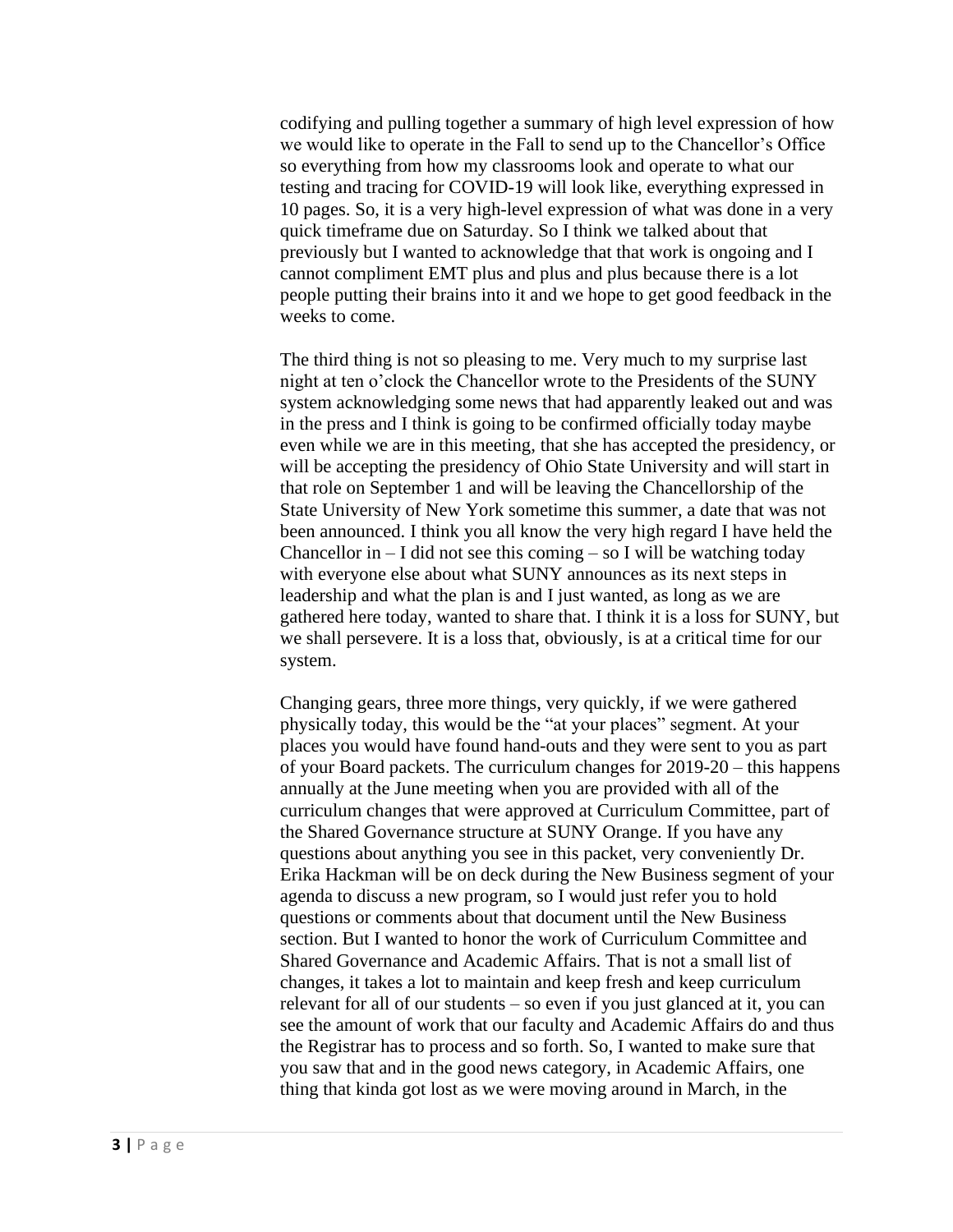middle of a pandemic, two of Academic Affairs leadership associate Vice Presidents changed their names, they added Doctor to their names, and I don't know if I ever told you publicly. One of them is with us for sure and I don't know if the other one is in the audience, but I wanted to acknowledge publicly that Anne Prial, long-serving mathematician, department Chair and now associate vice president over the areas that we call STEM, we should address her as Dr. Anne Prial and you will see her later today in the agenda and Dena Whipple who has been with us as an adjunct faculty member in Arts & Comm, Center for Teaching and Learning director and now associate vice president in Academic Affairs, so we should address her as Dr. Dena Whipple so just honoring their accomplishments and their scholarship in this time. I appreciate having them as part of our community so congratulations to them. And finally, finally, Board of Trustees, June  $9<sup>th</sup>$  is actually our  $70<sup>th</sup>$  birthday as a college. It is Founder's Day, so while we will not be able to celebrate as planned, I believe Dawn Ansbro will be giving her typical report later and part of our celebration that we had planned was in conjunction with the Foundation. Thanks to Mike Albright, we will do some social media celebration of the College's  $70<sup>th</sup>$  Anniversary. In a note that I sent to the College yesterday, talking about some other matters, I observed, thinking about 70 years, well more than 70 years ago the tenacity of individuals, trying to explain to a county, like Orange, all of those years ago, when the word 'community college' was not common, that was really only picking up steam in that time period, really, they were called "junior colleges." Nobody knew what a "community college" was and to walk around "it's this thing, it's an institution of higher education, it's for the people and it's accessible" and having no institution of higher education on this side of the Hudson between New York City and Albany saying, "please invest in this thing … imagine what this could be" and thinking about their tenacity and commitment and here we are 70 years later and I didn't want to let that pass unnoticed even at these difficult times. So, congratulations to us – celebrate on June 9<sup>th</sup> and that concludes my report, Chair Watson.

Chair Watson: Thank you, Dr. Young. Okay next on Reports, is our Governance President, Paul Basinski. Good morning, Paul.

#### **B. REPORT OF THE COLLEGE GOVERNANCE SYSTEM (Paul Basinski)**

Paul Basinski: Good morning, Fred, good morning, Trustees. I shall begin by saying I will turn  $62$  on June  $9<sup>th</sup>$  so how did my mother conveniently arrange for me to born on Founder's Day, that was some serious foresight on Mom's part. So, my report this morning, Trustees, is rather brief. I can tell you that Shared Governance has finished most of its essential operations for this past academic year. Again, I want to thank all of our folks. Kris, a few moments ago, referenced Curriculum Committee which is chaired by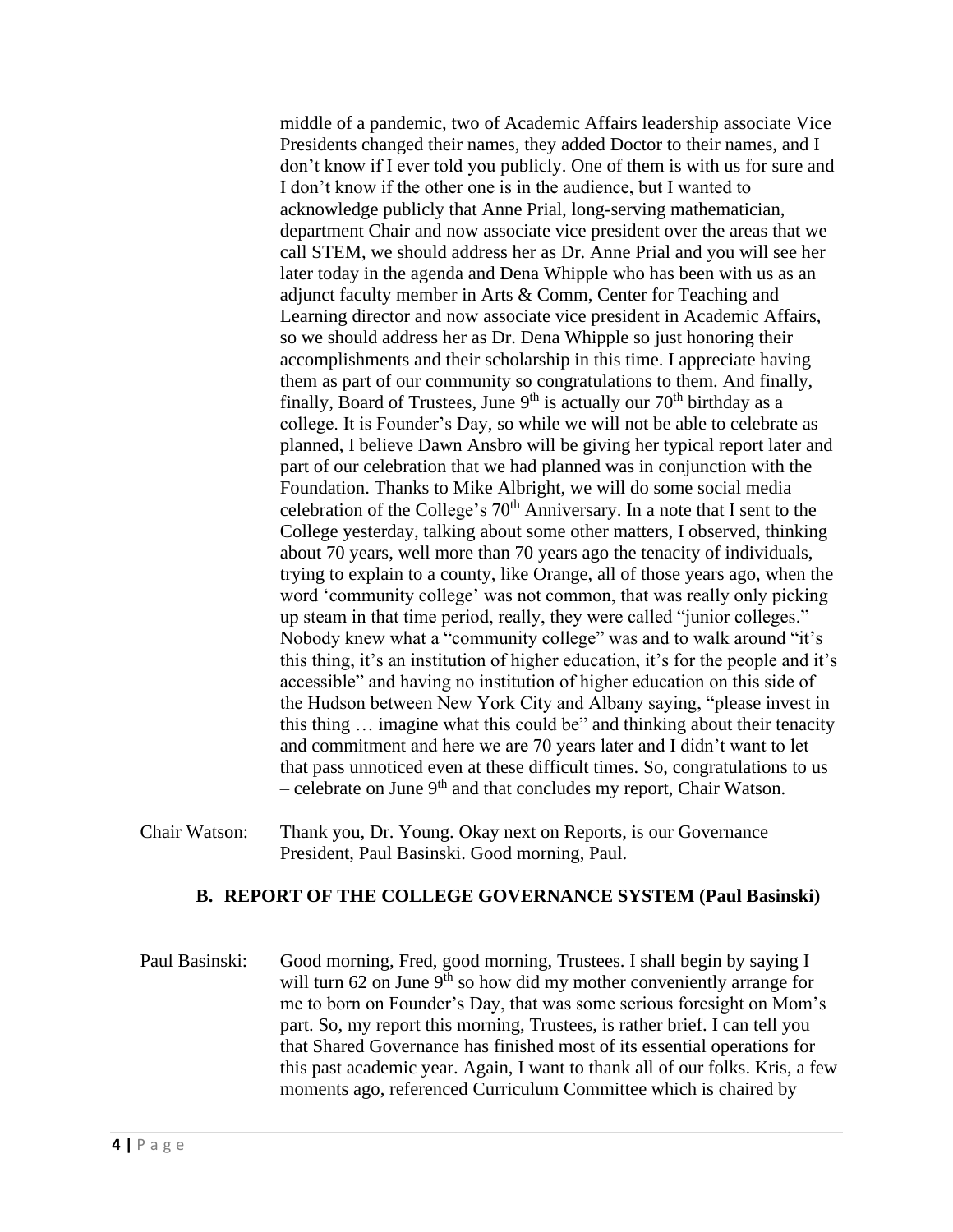Kaitlin Curry and as I have told you folks previously, all of the work these committees and their chairs and our other members do are essential to the operations at the College. We see at COVID-19 time, we see that more than ever, however, I do continue to receive end-of-year reports from those standing committee chairs, to myself and executive committee and I do look forward to reviewing those end-of-year reports which are very critical to understand what sort of work those committees did, what kinds of problems or issues they had to deal with in doing it, and it is also a prospectus for looking ahead for the coming academic year and what challenges and issues those 14 committees of Shared Governance may be facing, so we are receiving those reports, literally, as I speak. I also continue to serve on the Emergency Management Team, with Dr. Young chairing that group, and with many other members of the College. I can tell you as we are preparing this re-start plan for the coming academic year that I have been providing advice from my perspective as governance president and certainly as faculty and a department Chair, that I feel is relevant to how the College should look and in what ways we might need to operate and continue to operate under the extraordinary circumstances of COVID-19 in the weeks and months to come. Other than that I want to wish all of the Trustees good luck in helping lead the College through this perilous time and I want you all to have a good summer, as well, wherever, and however, you spend it and unless there are any questions for me, from Mr. Watson or the Trustees, that is my end-of-year report. Thank you.

| Chair Watson:            | Thank you, Paul. We appreciate your report and your commitment to the               |
|--------------------------|-------------------------------------------------------------------------------------|
|                          | College, and we wish you a good summer, as well. Trustees? Any                      |
|                          | questions? If not, we will move on. Has Trustee Aaliaya Patterson joined            |
|                          | us? Dana?                                                                           |
|                          | Dana Salkowsky: Mr. Watson, I am not sure if she has.                               |
| Carol Murray:            | I don't think so.                                                                   |
| Chair Watson:            | Okay, we will move forward, and if she is not in attendance, please let me<br>know. |
| Dana Salkowsky: Will do. |                                                                                     |
| Chair Watson:            | Okay, next. College Association, Vinnie Cazzetta. Good morning, Vinnie.             |

# **C. REPORT OF COLLEGE ASSOCIATION** (Vinnie Cazzetta)

|               | Vinnie Cazzetta: Good morning, Trustees, and I have a short report for you today from the                                                    |
|---------------|----------------------------------------------------------------------------------------------------------------------------------------------|
|               | College Association and that is to say that next Wednesday will be our                                                                       |
|               | final meeting of this fiscal year. It will be June $10th$ and at that meeting we                                                             |
|               | will approve our 2020-21 budget and we are looking forward to that. And                                                                      |
|               | that concludes my report.                                                                                                                    |
| Chair Watson: | Thank you Vinnie. Next up, is our Foundation Board and Dawn Ansbro.<br>And I would like to say welcome to the Foundation Board members, I am |
|               |                                                                                                                                              |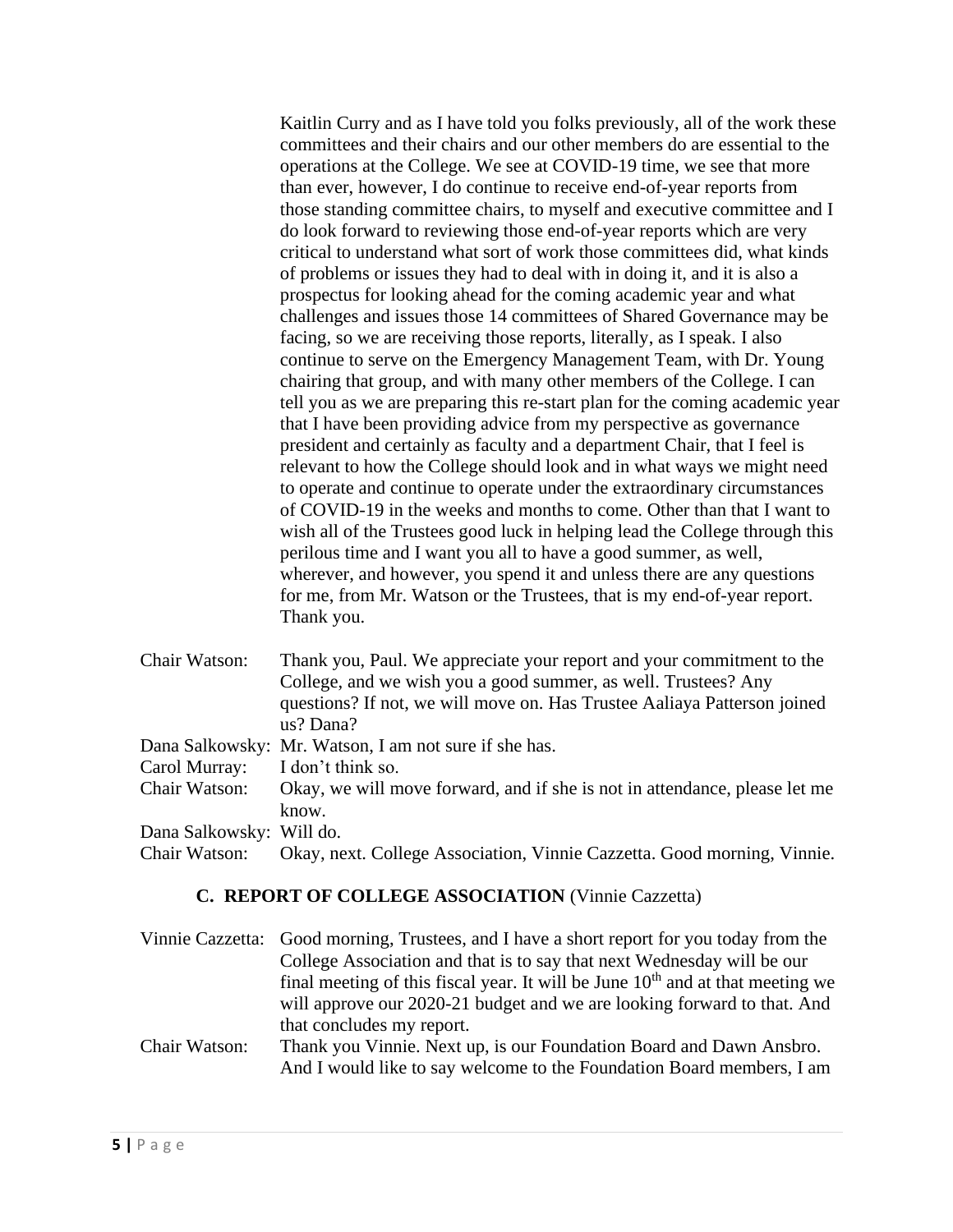sure there are some of you out there. I haven't seen the names, but Dawn, if you know, please introduce. Dana Salkowsky: Thank you Chair Watson, I am looking for Dawn, I saw her before. I think I might have lost her. Carol? Have you received a message? I don't see Dawn right now. Chair Watson, I am sorry, I am just checking to see if we have lost Dawn.

Chair Watson: Okay, if she comes back, we are going to move forward to our Special Report of the meeting, and it is concerning the 2020-21Budget. I guess I will turn it over to Dr. Young and to Paul.

## **D. SPECIAL REPORT – 2020-2021 BUDGET REQUEST (Dr. Kristine Young and Paul Martland)**

President Young: Great, thank you Chair Watson. I will start the presentation and then with Dana's help we will bring Paul into it towards, when the numbers appear, we will bring Paul into it. And thank you, I see the slides are appearing.

Slide: [Budget Request AY 2020-21 Board of Trustees Presentation]

Trustees, as you well know, this is the budget you have been developing along with College administration and staff for many, many months. Since that is the case, I will move through these slides somewhat rapidly. If you have any questions, I hope that you would interrupt, and in that way, Paul can spend some time on the most updated or most recent slide which is the numbers slide. So, I don't know if Carol or Dana is driving …

Dana Salkowsky: I am driving, Dr. Young.

Slide: [ Objectives ]

President Young: And thank you, Dana, for that, we can move right on to the next slide.

Slide: [AY20-21 Budget Challenges ]

As a quick reminder, Trustees, we have the usual challenges in budget building which is, the model is broken. This one-third share bit is not going to observe the many, many years we have our typical demographic challenges with declining high school populations chief among them. We have our health insurance costs which are always increasing and, that about 86% of our expenditures are spent on people, in other words, we have our department budgets which are very tight already. In the current budget scenario, however, the special considerations, as we have discussed many times, are that we have these looming possibly large state budget cuts, as far back as late April, we thought that we would know what they were very soon, and that those warnings never materialized. We sit here today not knowing the size of the budget cuts surely, surely there will be budget cuts we just don't know what they are so the budget that you are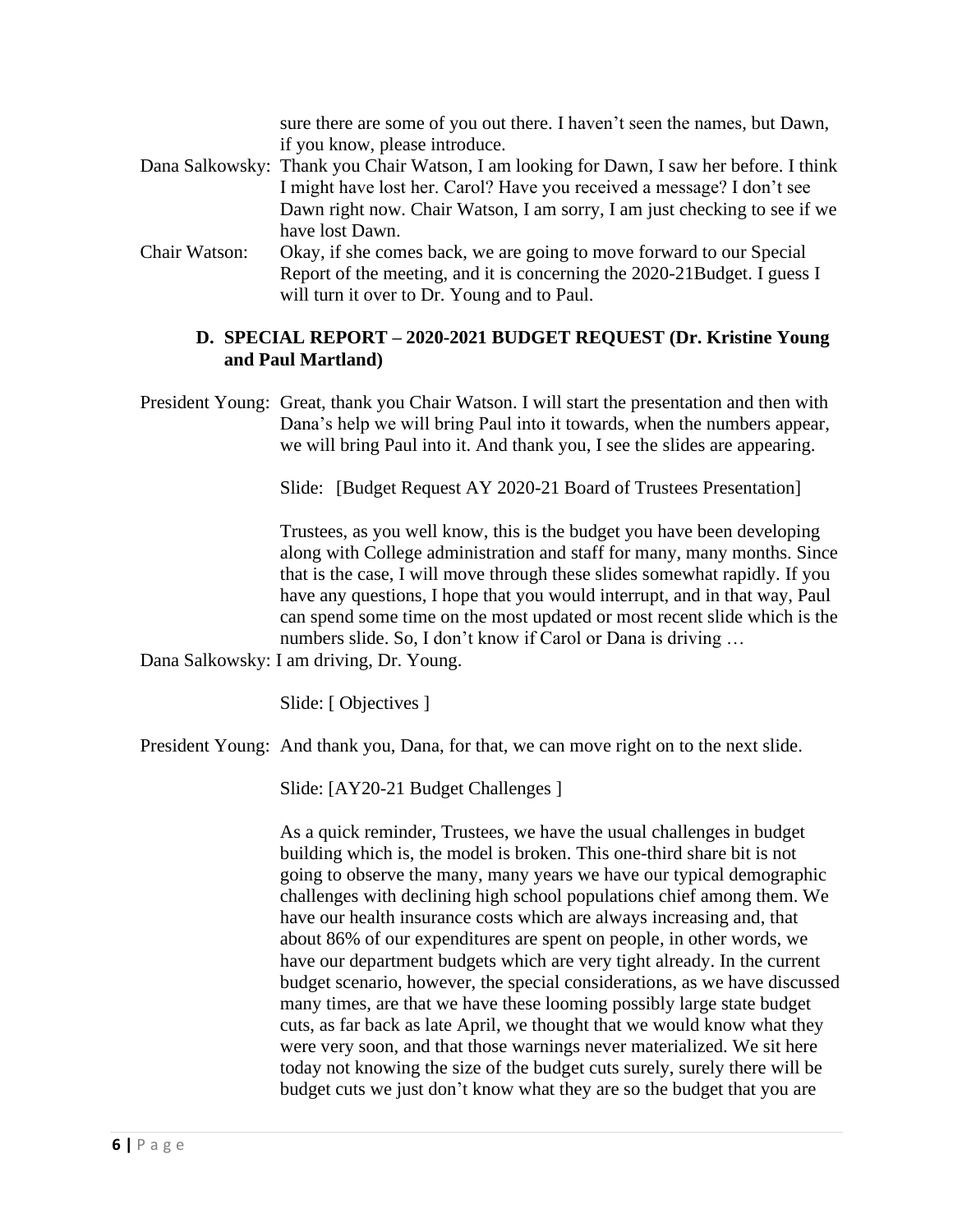being presented with today is what we have been air-quoting to you as the April budget. A budget that is a pre-COVID-19 budget. It is a budget that does not include acknowledgment of large State budget cuts so that is how we are holding it and we are moving forward with the understanding that 'when' these state budget cuts happen we have to react. We have no choice but to react, but today given the deadlines and timelines, we have to give you something to pass. And this is the budget that we can give you to pass. That is a looming issue that we need to acknowledge and we also have one Union contract that remains unresolved so that is a consideration moving forward and then the always – the things that we want to do for our students – we simply do not have the resources to do everything that we want to do for our students. Dana, we can get to the next slide.

#### Slide: [ AY20-21 Budget – Revenue Assumptions ]

So, in terms of the revenues that we see coming in, the assumptions that went into this budget, and again, pre-COVID-19 assumptions, that we lowered our enrollment assumption yet remained somewhat aspirational. Our enrollment projection is that it would be the same as we saw in our current fiscal year so that we would not decline in terms of the actual number of students that we saw this year. So, we are projecting the same number of students. Another assumption is that which became a reality in April, when you opted to increase tuition, which you did. Another assumption is that there is a decrease in State aid, which has been borne out, as we saw on the April 2 state-enacted budget. Since that is tied to an enrollment assumption, that is a bit of a fuzzy number but that is a stronger, it is more than an assumption, but an assumption based on enrollment. An assumption built into this budget is a 2% increase in County aid, so that is an ask that we are making of the County. The next assumption is a very, very modest increase in our chargeback revenues based on a formula and our students coming from out-of-county. The next assumption is a larger, less modest, if you will, increase in student fees, as you voted in April to increase the fees with tuition. The next assumption is a decrease in self-sustaining revenue. That is non-credit courses, largely generated out of what we know as the CAPE unit and an assumption, a positive assumption thanks to the good work of the business office and administration and finance for switching our bank and finding a bank account that would generate interest on our cash. Next slide …

Slide: [Full-Time Equivalent Budget vs. Actual ]

This slide you have seen multiple times, so I will not linger. It is a slide with a chart representing in orange, as you follow the orange line – that is our budgeted FTE students, the blue line is our actual realized FTE students. So those numbers ideally, those two lines ideally, should be on top of each other. The idea is to get it right. Next slide.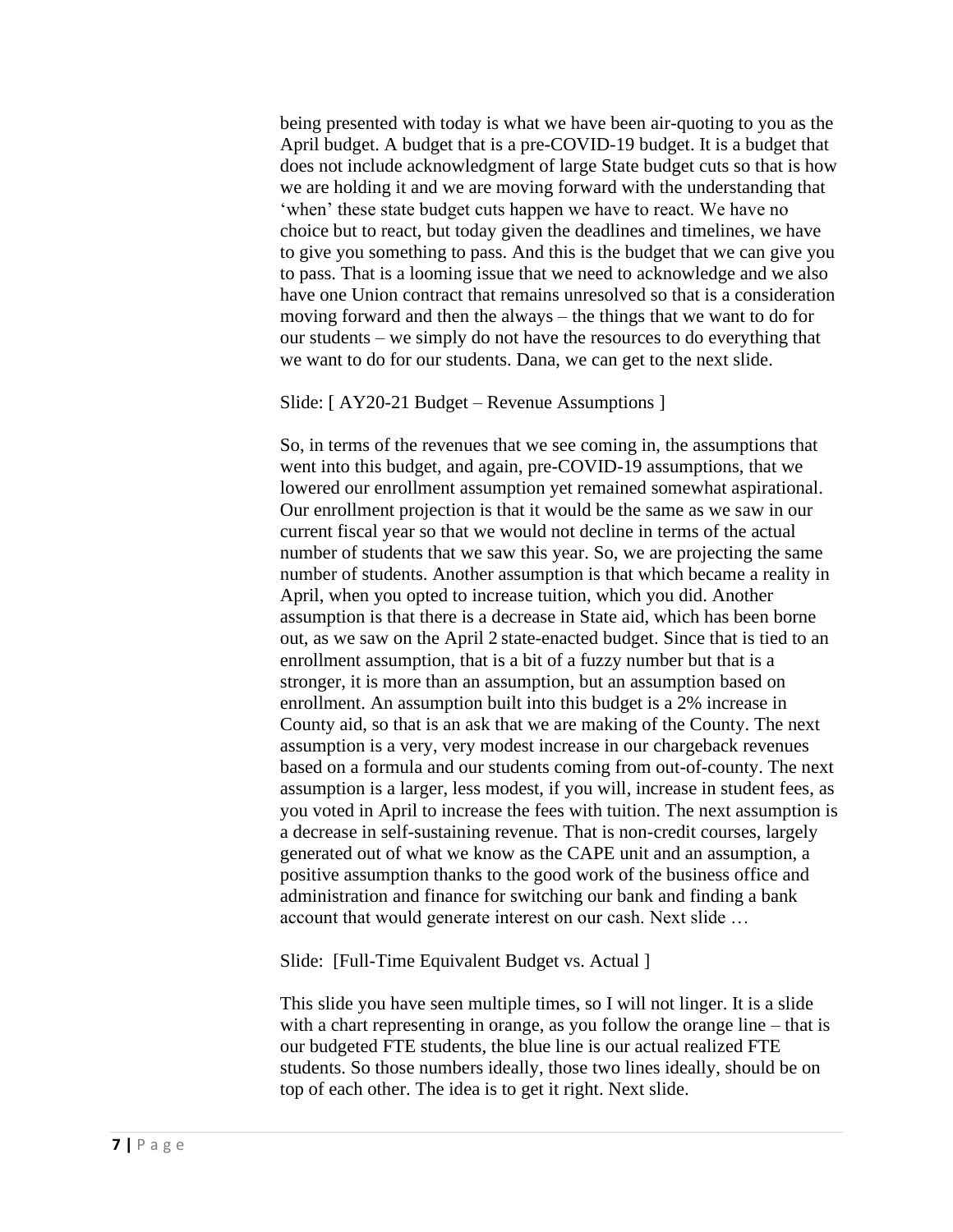#### Slide: [ AY20-21 Budget Revenues ]

So, in terms of budgeted revenues next year and if you approve this budget, and all of our assumptions held, the contribution from the State would be at 21% and the County at 31% - our County being true and loyal to that 33% Education Law ideal, well, more than ideal - the law, unfortunately owning that our students continue to pick up a large piece of the tab here, with 37% in tuition and 5% in fees, total. Next slide please.

Slide: [ AY2021 Budget – Expense Assumptions ]

The expenses, as mentioned, the vast majority of our budget is in people – salary and benefits. The assumptions on those sides include the salary increases that have been agreed to in the CSEA contract that was settled by the County last year and the recent agreements with the Staff & Chair Association. We are assuming a 6% healthcare increase, when that kicks in in January, it is on a calendar year not a fiscal year. We are realizing some savings by permanently striking some positions that were held vacant this year and choosing not to fill them in the upcoming academic year. There is an additional savings of \$290,000. Those positions that we plan to replace on the Academic Affairs side, as we discussed many times, when you replace a full professor with 30-40 years of service with an instructor, there is a cost savings so that is \$290,000 and then we are increasing our use of the vacancy factor which is giving us another \$120,000 savings that is how we closed about a \$1.5 million gap that you saw back in April. There is also some savings in Contract Services that you see described in the lower portion of that slide. And I believe with the next slide, if I recall correctly, nope, no one more graphic …

Slide: [ Salaries and Benefits ]

The bar chart – that is one of my favorite graphics – but I was going to do it very quickly - there is just a lot of information on it, but I do like it because that thin blue line take my word for it, what it shows, just graphically you look at where the thin blue line starts on fiscal year 2012 over at the left hand side and it ends with our budgeted fiscal year 2021 – so a ten year run – and it doesn't really change too much going from left to right – it is like a \$500,000 swing. What that is showing is that during the course of ten years our salaries really only bump about \$500,000 over the course of ten years, how the College has been controlling its salaries. But the line that keeps going up and up and up is the orange line and that is healthcare. So, we have been doing everything we can to control that large 86% of our budget but we are having difficulty, great difficulty, with the health insurance part of it. So, with that, the assumptions, we now have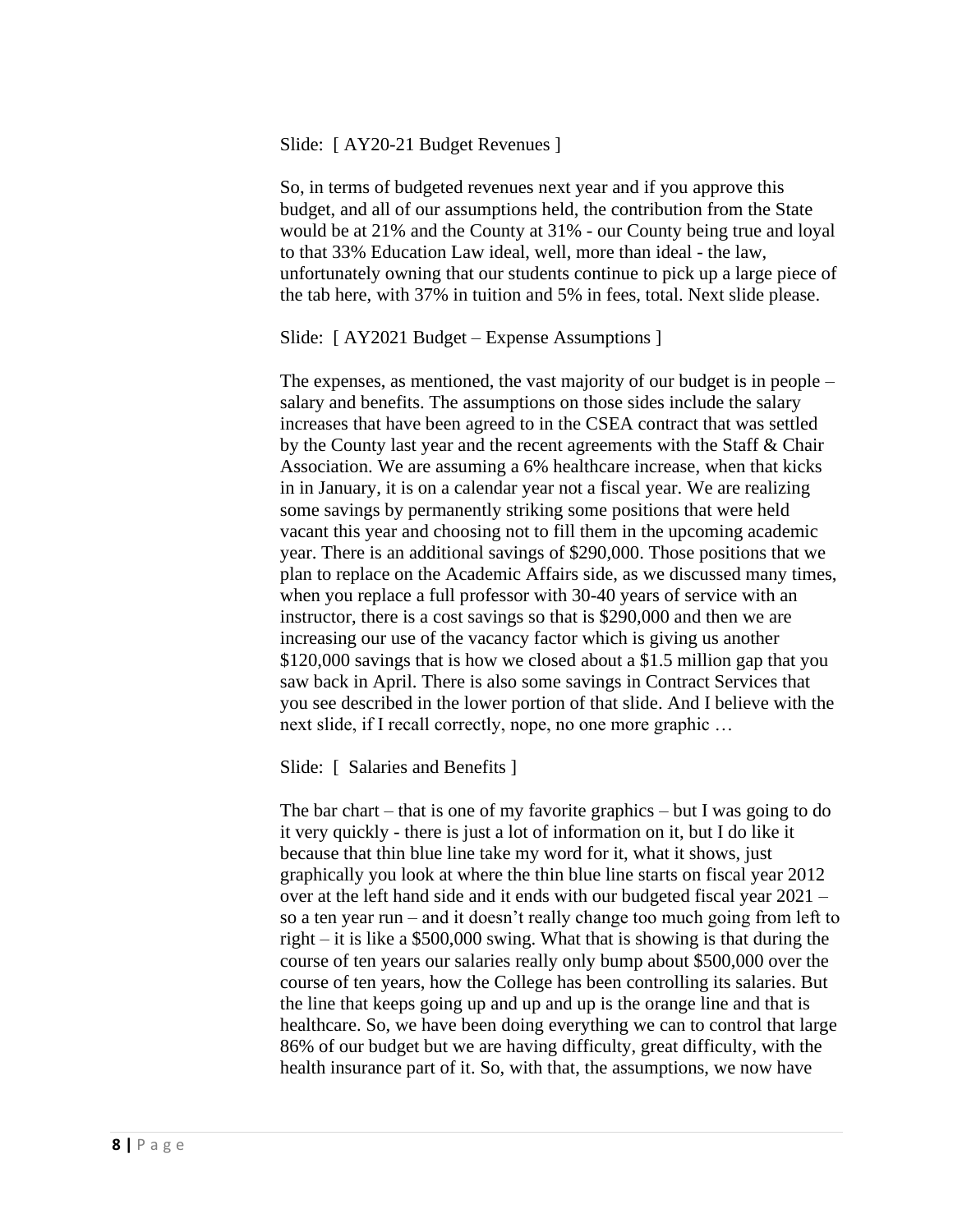Paul Martland, to talk about charts that look like the next one, and Dana you got it – go to that one.

Dana Salkowsky: Mr. Martland, all yours.

- Paul Martland: Okay, thank you. Well, actually, when I suggested to President Young that I could talk about this chart this morning, I hadn't really looked through the full details of her presentation and all of the assumptions are already presented so there is really not a great deal to be said in any further detail about the proposed budget other than to stress just a couple of points and the one is this reflects the budget situation as we knew it in April not as it will probably finally be, but it reflects the facts. Everything else is speculation at this point and as we get more information we will react accordingly, and adjust the budget accordingly, and we will keep the Trustees fully informed of the changes as we go along. That said, I would point out the one difference that people may have noticed is in Column D which was the projected variance for the year we are currently in and the last time you saw that number it was a negative number of \$22,000 and you will see now that we are projecting a \$497,000 positive for this year that we are in. And just so you know where that change came from, we were very happy to have higher than expected enrollment in our Summer courses which accounted for much of the increase and that the College had done a nice job reducing expenses as we went into the COVID response with fewer people on campus there were fewer expenses, so those two items account for most of that change. So that gives us a bit of a cushion in case we get any reductions in State aid for the fourth quarter of this year, which, again, we don't know at this point. So, absent any questions from the Trustees, that would be the extent of my comments this morning. Okay, thank you.
- Chair Watson: Alright, there was one other slide that said Next Steps, Dr. Young, did you want to make any further comment?

Slide: [ Next Steps ]

President Young: As has been the case through time, should you choose to approve this budget right now, the next step is it will be hastily moved to the County. As you know, the County hires, traditionally - we have no reason to believe that they would not hire auditors, to review this budget. The auditors will then make recommendations to the County committees and the Legislature about this budget and we will visit with the committees formally, usually in late July, mid-July, with hopeful anticipation of approval of the budget in late July, early August and get it up to SUNY by their deadline in August since our fiscal year starts on September 1. And, Mr. Watson, if you would like to speak a little about what Audit & Finance recommended. One note that we might want to make to the County is a formal note about acknowledging that we are well aware that the State is assuredly making cuts to local aid that there will be impact on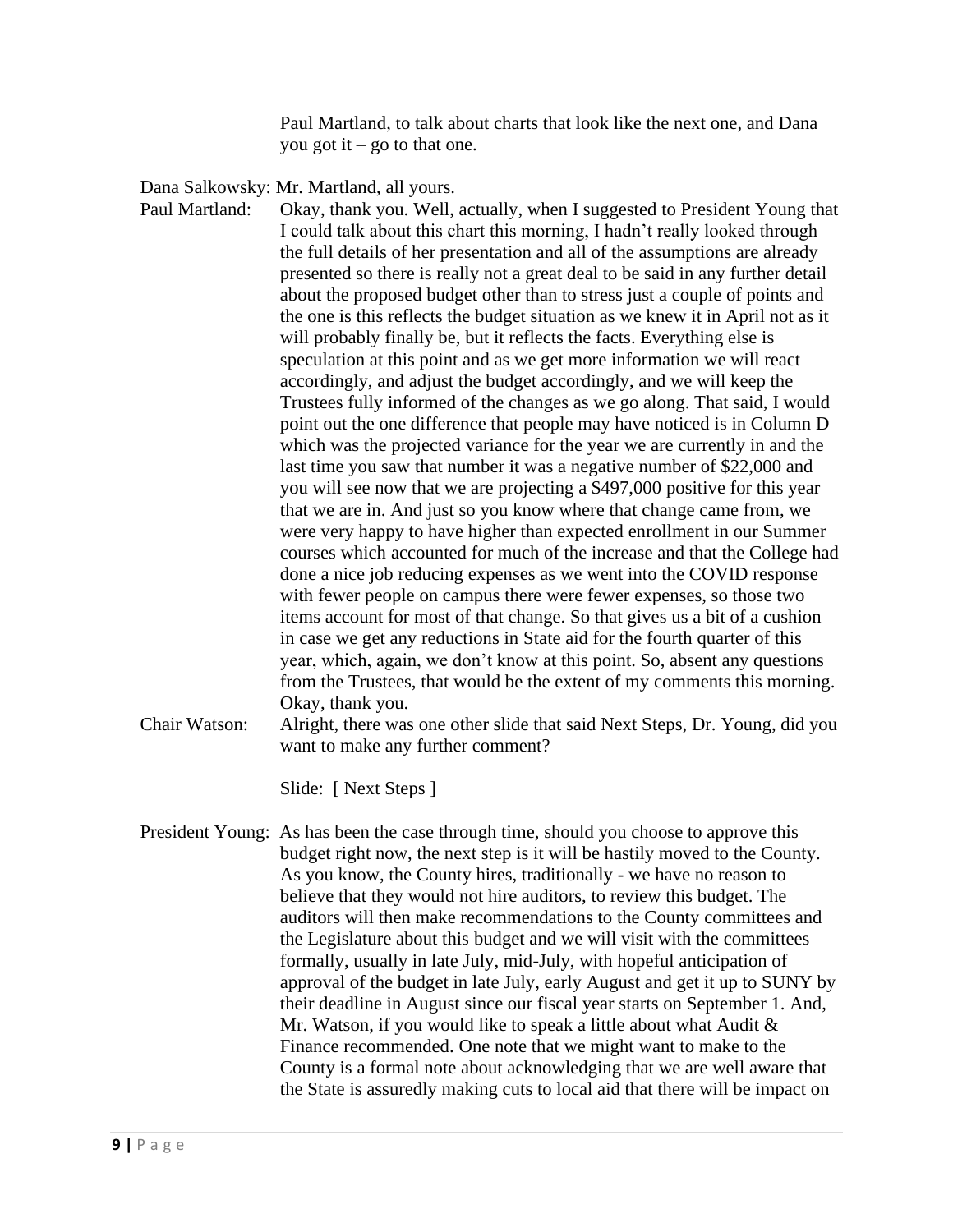our budget and that we just don't know at this time the extent of those impacts, and dialog around that and that we are ready to respond as appropriate. So, we understand the wisdom of including that disclosure.

- Chair Watson: I think I would like to discuss that disclosure once we move to the New Business section of our agenda. But, before we move on, I have a question, and I would like both you and Paul, or one of the two of you to discuss the pending budget cuts and what that looks like in terms of our responsibilities over the summer months, that we will be required to do certain things with the budget, if in fact, we get a larger reduction in State aid. So, I am sure the Board will have to meet, will have to make certain changes, make certain submissions, can you talk to the Trustees about that?
- Paul Martland: I can start off, Kris, and then turn it over to you for further comment? Our expectation is that we will receive, at some point, probably not before July, but possibly as late as August, news of a State cut for fiscal 21 anywhere, the numbers we have heard are anywhere from 10%-50% so there is a pretty wide range. The only number that the finance group at SUNY has been asked to model has been a 20% cut. So, we are using that as one of the likely outcomes and a 20% cut in State aid would be roughly \$2.6 million to our budget that we would have to find. And, obviously, if it was a 50% cut, which would be extremely dramatic, that would be over six million dollars that we would be looking for. So the College leadership is working on modelling various scenarios, the Board has been aware of that activity, and as we find what the number is, we will have to put that process into high gear and we will have to come up with recommendations and the Board will definitely need to be a part of that total conversation.
- President Young: My understanding, Chair Watson, is that even if it is a very consequential, let's play worst case scenario, even if the State was at the 50% cut level, which would be, obviously, very consequential because that amounts to about 10% of our overall budget, we have asked multiple times in multiple ways, does that require us passing a different budget? Does that trigger some sort of process that we have to have you, the Board, go through a new budget process, and the answer that keeps coming back is "no" that, administratively, if we have a budget to work from, we just keep adjusting our operations to respond to the actual resources we have. So, from a formal point of view, my understanding is that we would not have to pass a new budget. So the Board's involvement is, you are an active and engaged Board, so certainly we will be talking and conversing and keeping you apprised of what is going on and we can have informal conversations and unofficial conversations, at a minimum, but that is my understanding of how we can move forward. And as you well know, as Paul said, we have started mapping out what does it mean, when numbers that big are tossed around, to College operations.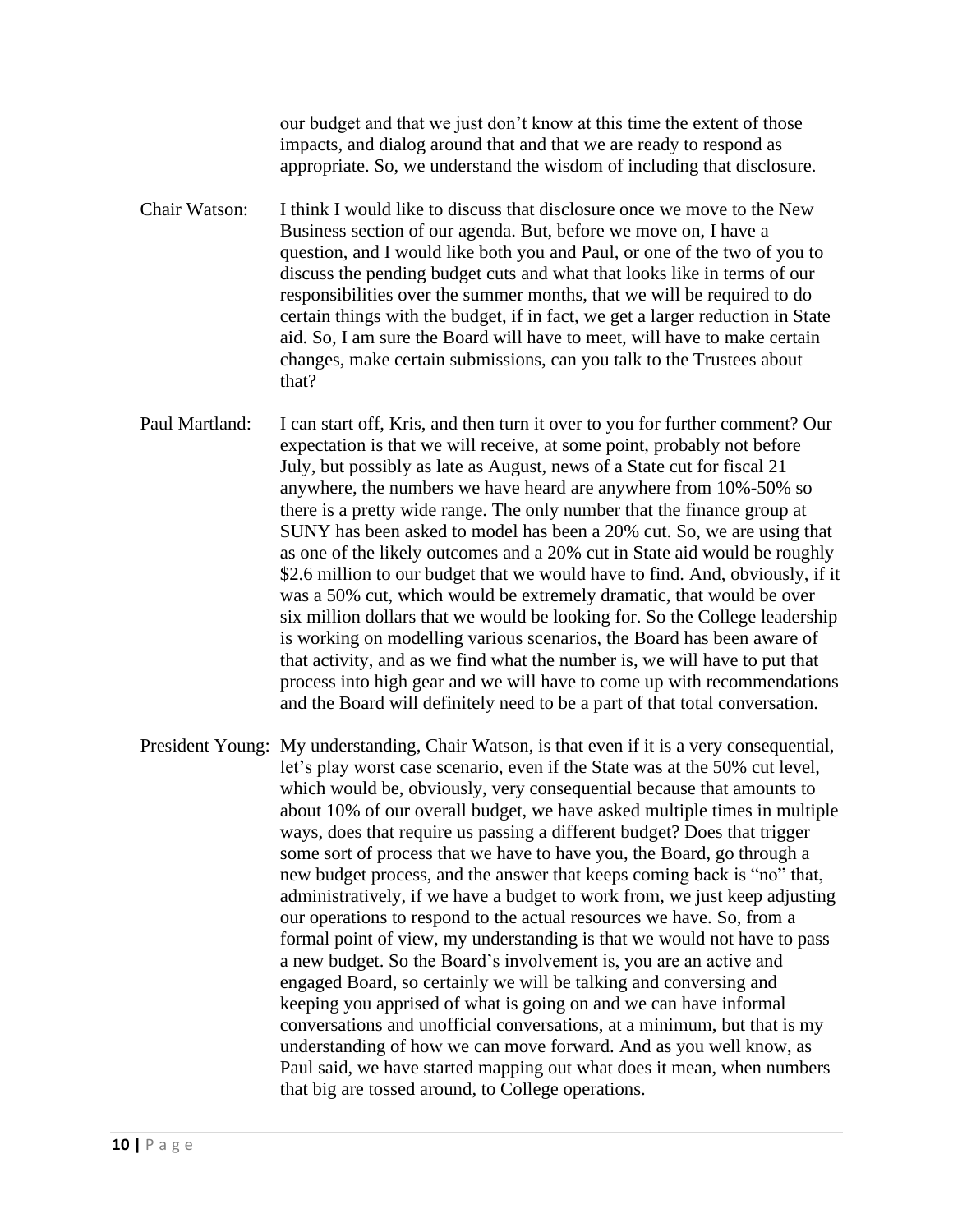| Chair Watson: | Thank you, I would like to open it up to my fellow Trustees for questions<br>before we move on.                                                                                         |
|---------------|-----------------------------------------------------------------------------------------------------------------------------------------------------------------------------------------|
|               | If there are none, we will move forward. Has Dawn Ansbro joined us?<br>President Young: Carol just let me know that Dawn is unable to join us this morning, and<br>sends her apologies. |
| Chair Watson: | We do not have a report?                                                                                                                                                                |
|               | President Young: She will send us a report later.                                                                                                                                       |
| Chair Watson: | Thank you very much. What about the Student Trustee?                                                                                                                                    |
|               | Dana Salkowsky: I do not believe she has joined us, Mr. Watson.                                                                                                                         |
| Carol Murray: | I don't think she is here, Chair Watson.                                                                                                                                                |
| Chair Watson: | Thank you. That will close the Reports section of the agenda. Then we<br>will move forward onto New Business.                                                                           |

# **IV. NEW BUSINESS**

- Chair Watson: First item under New Business is the Chair will entertain a motion to approve the Budget for Academic Year 2020-21. Trustees?
- Trustee Weddell: I make a motion to accept the budget as presented for the 2020-21 student year.
- Trustee Hannes: I second.
- Chair Watson: It has been moved and seconded. Let's have questions, discussions or comments. First, I will make a comment from the Audit & Finance Committee. We discussed that when we send our budget over to the County, that we include a covering page or let's call it a "disclosure page" of some of the thoughts, some of the numbers, and some of the things that were presented in the budget, somewhat of a disclosure to let them know, that certain things could potentially happen, but at this particular point we decided to take the direction of SUNY and present our budget with what we know today, and if that changes, you heard Dr. Young, in the Report Section, what would take place at the administrative level. I would ask Trustee Martucci to discuss his thoughts, regarding the disclosure that we send.
- Trustee Martucci: I would say, that as we present our budget, as is, which is as of April 1 of this past year, its pre-COVID issues, we should make a disclosure statement discussing what the potential cuts from New York State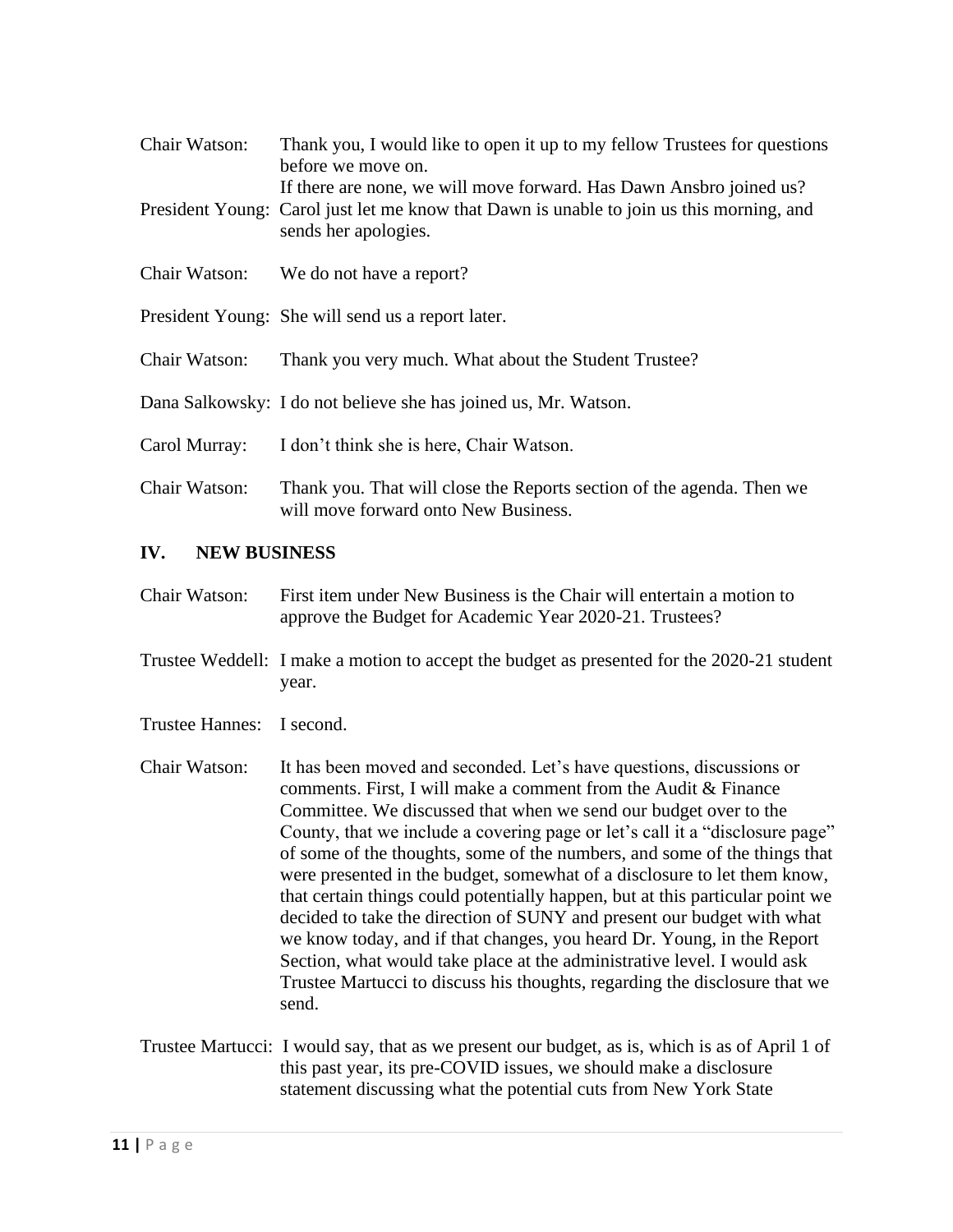|                        | funding, as we know them today, and then as they become a reality, the<br>College will have to move forward to insure that we make those<br>adjustments to our budget, to insure that it is a break even budget for the<br>fiscal year 2020-21 to acknowledge that.                                                                                                                                                                                                                                                                                                                                                          |
|------------------------|------------------------------------------------------------------------------------------------------------------------------------------------------------------------------------------------------------------------------------------------------------------------------------------------------------------------------------------------------------------------------------------------------------------------------------------------------------------------------------------------------------------------------------------------------------------------------------------------------------------------------|
| Chair Watson:          | Trustees, any other comments or questions? Last item that I would like to<br>say is that that disclosure statement according to the Audit & Finance<br>Committee should be drafted – that that disclosure statement will be sent<br>to all of the Trustees for comments – and we ask that you look out for that<br>and respond, if necessary. So, if there are no further questions, are there?<br>If not, it has been moved and properly seconded to approve the budget for<br>Academic Year 2020-21. All in favor of the motion indicate by  Carol?<br>Secretary Murray? I would like you to take a roll call on this one. |
| Carol Murray:          | Sure. Chair Watson?                                                                                                                                                                                                                                                                                                                                                                                                                                                                                                                                                                                                          |
| Chair Watson:          | Yes.                                                                                                                                                                                                                                                                                                                                                                                                                                                                                                                                                                                                                         |
| Carol Murray:          | Trustee Hunter?                                                                                                                                                                                                                                                                                                                                                                                                                                                                                                                                                                                                              |
| Trustee Hunter:        | Yes.                                                                                                                                                                                                                                                                                                                                                                                                                                                                                                                                                                                                                         |
| Carol Murray:          | <b>Trustee Hannes?</b>                                                                                                                                                                                                                                                                                                                                                                                                                                                                                                                                                                                                       |
| <b>Trustee Hannes:</b> | Yes.                                                                                                                                                                                                                                                                                                                                                                                                                                                                                                                                                                                                                         |
| Carol Murray:          | Trustee Martucci?                                                                                                                                                                                                                                                                                                                                                                                                                                                                                                                                                                                                            |
| Trustee Martucci: Yes. |                                                                                                                                                                                                                                                                                                                                                                                                                                                                                                                                                                                                                              |
| Carol Murray:          | Trustee Weddell?                                                                                                                                                                                                                                                                                                                                                                                                                                                                                                                                                                                                             |
| Trustee Weddell:       | Yes.                                                                                                                                                                                                                                                                                                                                                                                                                                                                                                                                                                                                                         |
| Carol Murray:          | And finally, Trustee Vacca?                                                                                                                                                                                                                                                                                                                                                                                                                                                                                                                                                                                                  |
| Trustee Vacca:         | Yes.                                                                                                                                                                                                                                                                                                                                                                                                                                                                                                                                                                                                                         |
| Carol Murray:          | Thank you, it's affirmative.                                                                                                                                                                                                                                                                                                                                                                                                                                                                                                                                                                                                 |
| Chair Watson:          | Thank you very much, all to the affirmative, it's unanimous. Thank you,<br>Trustees, moving further, New Business Item Number 2 motion to<br>approve new program proposal: Undergraduate Degree Program: A.A.S.<br>in Web Development. The Chair will entertain a motion.                                                                                                                                                                                                                                                                                                                                                    |
| Trustee Hunter:        | So moved.                                                                                                                                                                                                                                                                                                                                                                                                                                                                                                                                                                                                                    |
| Trustee Vacca:         | I'll second it.                                                                                                                                                                                                                                                                                                                                                                                                                                                                                                                                                                                                              |
| Chair Watson:          | So moved, Trustee Hunter, second by Trustee Vacca. Is there discussion<br>or question on the matter? There are none, Secretary Murray, could you<br>take the roll call once again?                                                                                                                                                                                                                                                                                                                                                                                                                                           |
| Carol Murray:          | Sure. Chair Watson?                                                                                                                                                                                                                                                                                                                                                                                                                                                                                                                                                                                                          |
| <b>Chair Watson:</b>   | Yes.                                                                                                                                                                                                                                                                                                                                                                                                                                                                                                                                                                                                                         |
| Carol Murray:          | Trustee Hunter?                                                                                                                                                                                                                                                                                                                                                                                                                                                                                                                                                                                                              |
| Trustee Hunter:        | Yes.                                                                                                                                                                                                                                                                                                                                                                                                                                                                                                                                                                                                                         |
| Carol Murray:          | <b>Trustee Hannes?</b>                                                                                                                                                                                                                                                                                                                                                                                                                                                                                                                                                                                                       |
| <b>Trustee Hannes:</b> | Yes.                                                                                                                                                                                                                                                                                                                                                                                                                                                                                                                                                                                                                         |
| Carol Murray:          | Trustee Martucci?                                                                                                                                                                                                                                                                                                                                                                                                                                                                                                                                                                                                            |
| Trustee Martucci: Yes. |                                                                                                                                                                                                                                                                                                                                                                                                                                                                                                                                                                                                                              |
| Carol Murray:          | Trustee Weddell?                                                                                                                                                                                                                                                                                                                                                                                                                                                                                                                                                                                                             |
| Trustee Weddell: Yes.  |                                                                                                                                                                                                                                                                                                                                                                                                                                                                                                                                                                                                                              |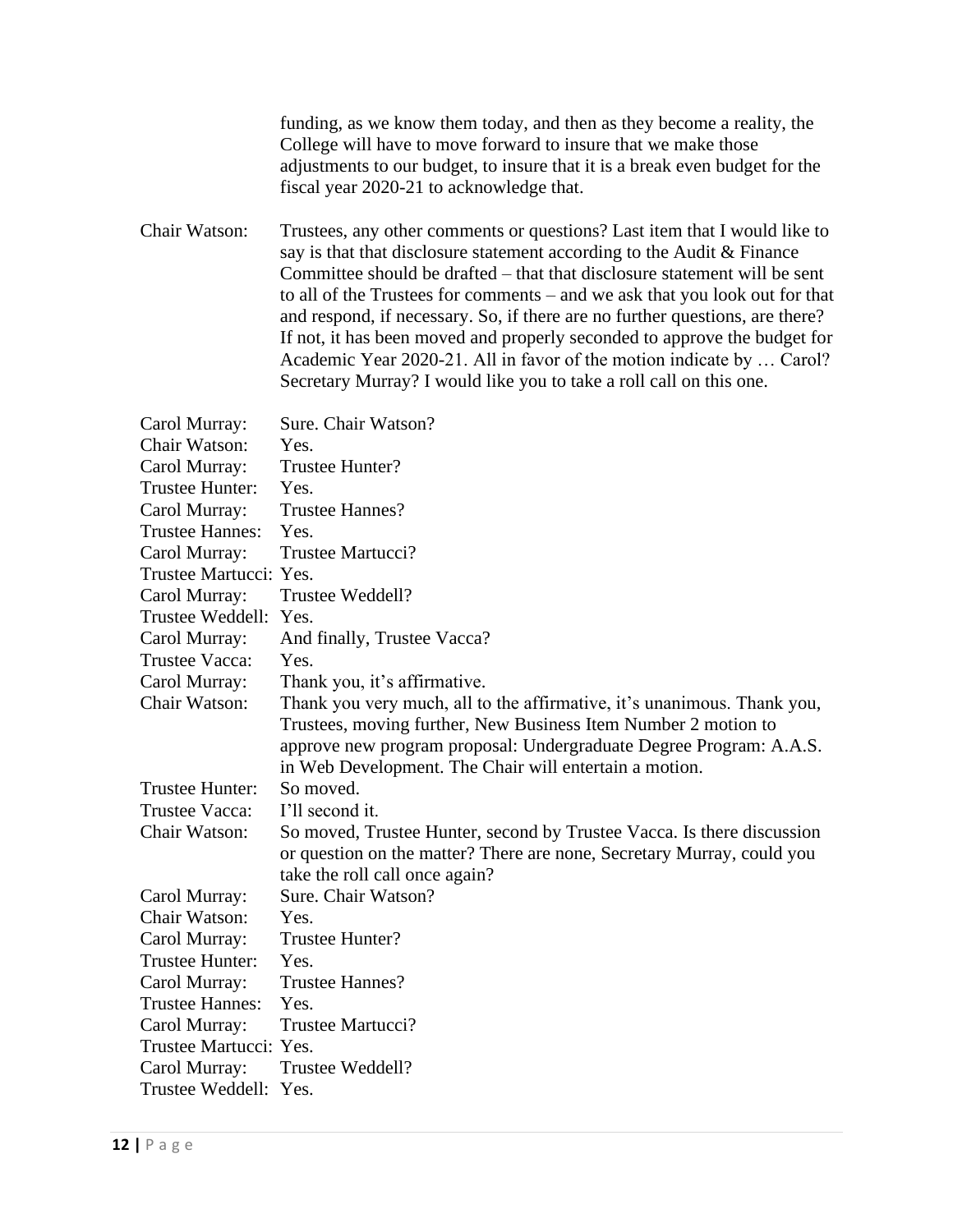|                | Carol Murray: And Trustee Vacca?                                        |
|----------------|-------------------------------------------------------------------------|
| Trustee Vacca: | Yes.                                                                    |
|                | Carol Murray: Okay six affirmative.                                     |
| Chair Watson:  | Is there any other New Business the Trustees would like to introduce at |
|                | this point? Having none, we will move forward onto Old Business.        |

#### **V. OLD BUSINESS**

Chair Watson: First item of business is a report from the Enrollment Task Force, Trustee Weddell.

- Trustee Weddell: Good morning, everyone. We really haven't met in this last month. We've had all of these other meetings regarding the COVID and the budget and stuff, so we really have not met. But it is very encouraging to hear that the Summer enrollment was up, and I want to thank Gerianne, and her effort to really keep pushing that and make sure we get as many people enrolled. She gave us good news last week, that the numbers were very similar to last year, which wasn't expected, so that is good news. But we haven't had any meetings since our last Board meeting, which was only a couple of weeks ago, anyway.
- Chair Watson: Thank you Trustee Weddell, for that report. Next item on the agenda is the Chairman's Comments.

# **VI. CHAIRMAN'S COMMENTS**

Chair Watson: First, I would like to thank the entire college community for its support, for its belief in this College, for all of the extra that the faculty, staff and administration had to input to keep things moving through this COVID-19 situation. I know things are changing, I know we have had to do things remotely, but we have done those things. We have met the challenge and the Trustees are greatly appreciative for your additional efforts, for your flexibility, for your understanding through this time of need.

> Next, I would like to thank the Trustees. We have been having weekly workshops around this COVID-19 situation, and your commitment has gone above and beyond and for that I am truly grateful and I am sure the entire institution is grateful for your additional efforts during this time period, it has been greatly appreciated.

Next, I would like to give a report on the NYCCT board meeting that was conducted this past Saturday. It was attended by 17 of our sister community colleges. There was a great deal of discussion and some items that I would like to note to you, and we have discussed some of them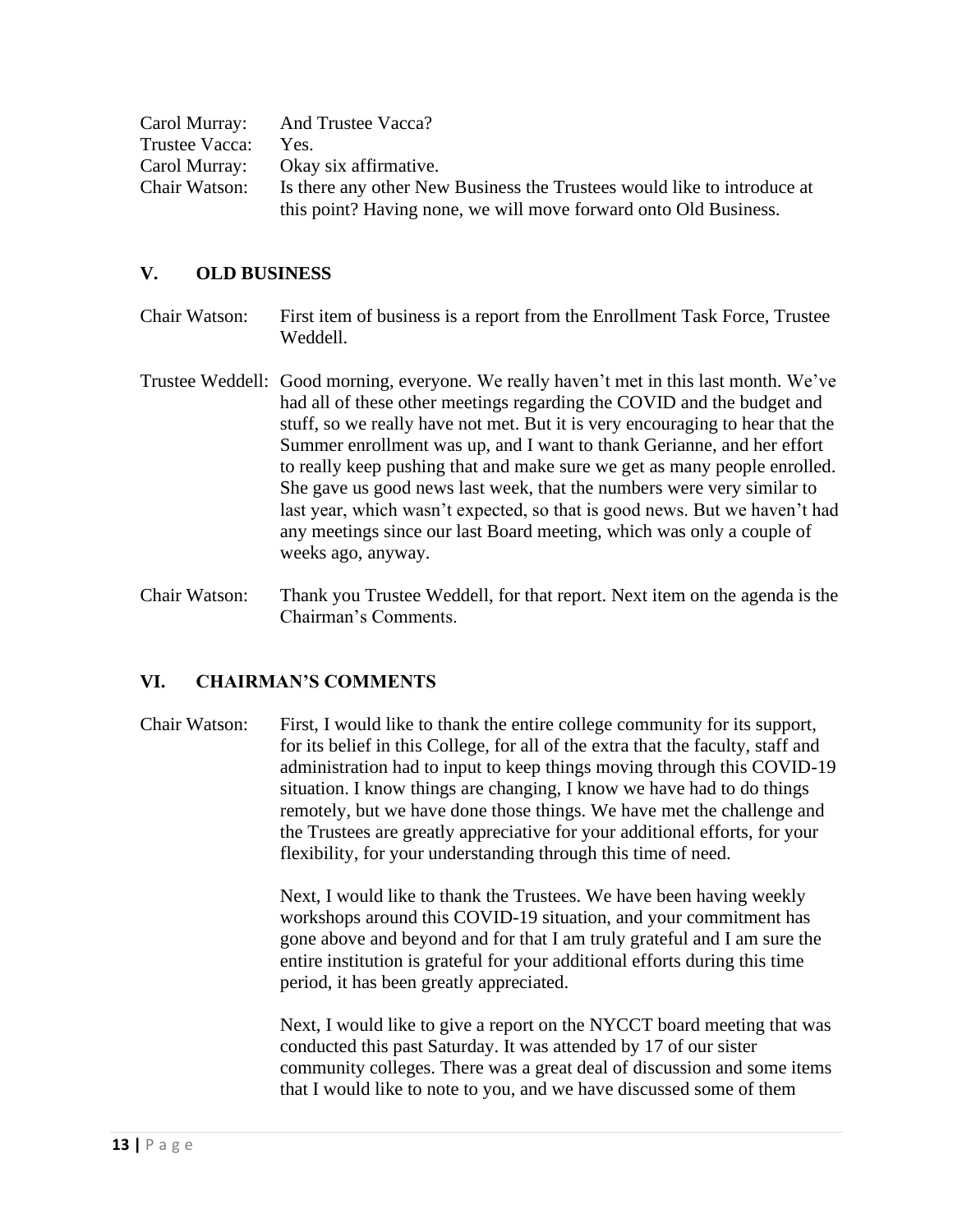earlier on in this meeting. First, the reduction in the fourth-quarter payment, the potential reduction in the fourth-quarter payment, was alarming and the fact that the payment could be delayed coming out of Albany is something that is concerning, as well. I think that we have done the right thing in presenting the budget with our disclosure statement to our sponsors. Some of our sister community colleges have decided that they were going to take another course, they decided that they were going to take another month in submitting their budget which is extending the budget cycle, but I am thankful for the action that you have taken here today. One comment that was made by Johanna Duncan Poitier during the meeting, she gave a presentation of the goings on and happenings at SUNY, one of the things that she said, and I think we should be mindful and maybe adopt the same mantra is "we should all keep the students we have". Now, I know that our institution, through Gerianne Brusati and through the special things that we do over in Student Services, making contact with students, that we have done that. But if can focus on not losing students, reaching out to those students that we have that are taking classes, I think that effort would well serve our institution. Johanna Duncan Poitier says that graduation rates at community colleges are up. So that is a positive situation. I am sure that SUNY will send out the actual figures at some point in the near future.

Next, SUNY just adopted a new marketing program, a new system for generating leads from students in New York State, and they are calling this new marketing campaign "Stay Near, Go Far" and if you are interested in seeing the marketing campaign, the TV spots, the internet spots are available on the website of [www.suny.edu\community](http://www.suny.edu/community) colleges. So that is a new recruiting effort and they spent almost a million dollars on it, and I understand it is already generating leads. Now I know we haven't heard from Gerianne Brusati but hopefully our institution has been generating new leads through this new campaign "Stay Near, Go Far." That said, the only other update that I would like to give you from NYCCT is, that the finance committee from NYCCT made a recommendation to the full Board that because we have reduced our expenses and because of the COVID-19 situation, that for the 2021 academic year that we would apply a COVID discount to the charged fees to our member institutions. So, it was moved and properly seconded that the fees for 2021 would be reduced. That concludes my comments at this point.

Let us move further onto Committee Reports and/or Recommendations.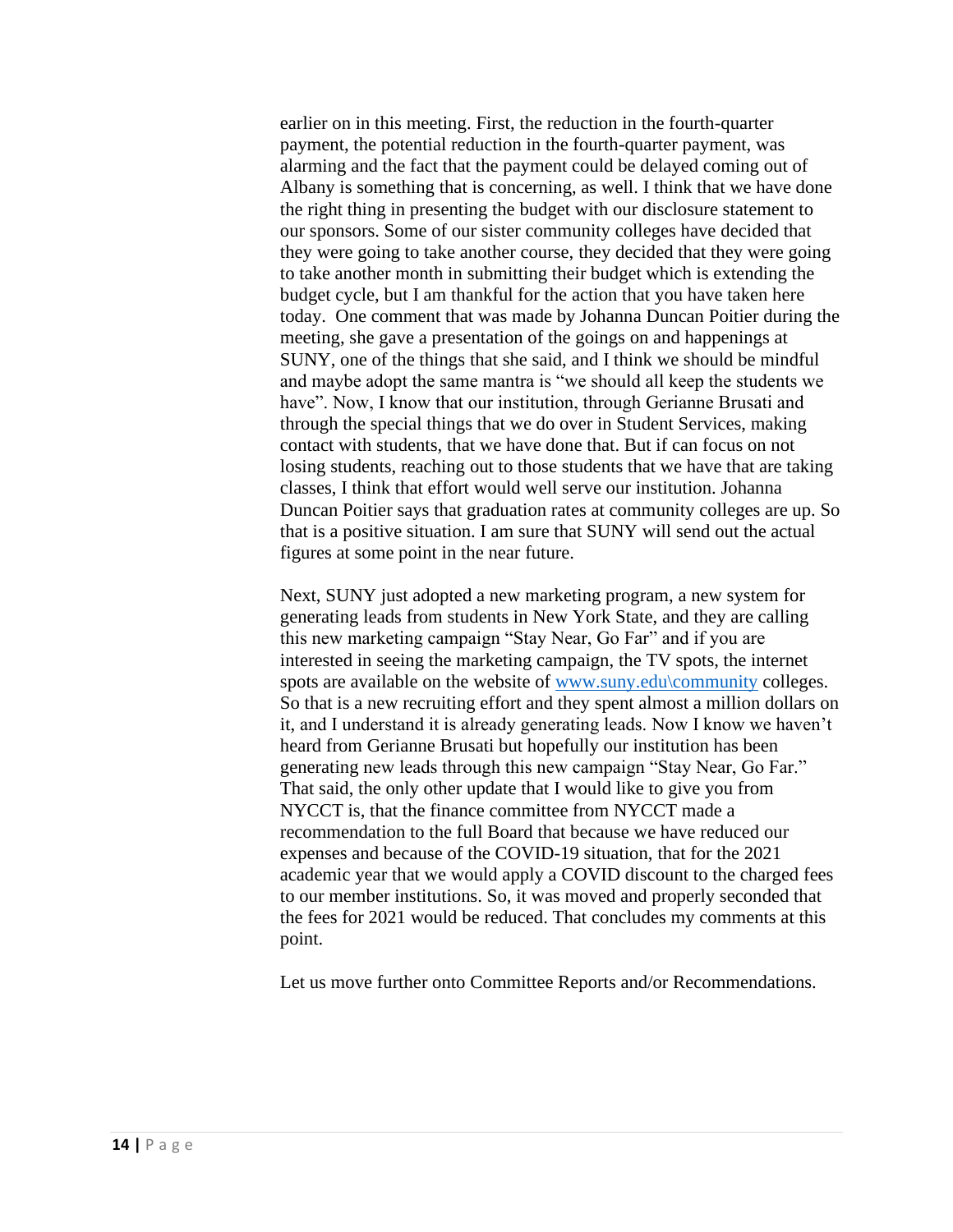#### **VII. COMMITTEE REPORTS AND/OR RECOMMENDATIONS**

Chair Watson: Sister Peggy Murphy is not with us, there is no report for Academic and Student Services. Next, Trustee Thomas Weddell, Audit and Finance.

- Trustees Weddell: Well, again, we have been meeting and working on the budget and meeting and working on the current year numbers and it was pretty much explained in the report earlier given by Paul and Dr. Young, so I think there is nothing further that I can really bring up that we have to mention on that. It gave us a report for where we were through May and gave us our budget for the 2021 year, so I think I am fine with the report there.
- Chair Watson: Thank you Trustee Weddell. Governance and Nominating, Thomas Hunter. Tom, you and I have had discussions about how we move forward. I don't know if you want to make any comments. Our discussion was that we are going to deliver a slate of officers to the Trustees during our September meeting, which is consistent with how it was handled last year.
- Trustee Hunter: Yes, Fred, that is exactly right. We have started the process and we should be ready to do that in September.
- Chair Watson: Thank you. Bill Vacca, Policy Committee?
- Trustee Vacca: Fred, we haven't had a meeting. I talked with Vinnie Cazzetta yesterday and we are going to set up something probably over the summer. We had two or three policies that we are reviewing but in light of everything else that has been going on, we have not met. So, we will meet over the summer and have a list of policies that we feel could be revised.
- Chair Watson: Okay, we thank you for that update. And Trustee Martucci? I do not think you have a report at this time, am I correct?
- Trustee Martucci: You are correct, thank you Fred. According to our schedule, the committee will be discussing over the summer and will be able to make a report at the September meeting.
- Chair Watson: Thank you for that update. Okay, next we will move to Comments from the Public and I believe we have one request in terms of making comments at this meeting. Secretary Murray? I am sorry, but I did not bring that name. Could you give some assistance and have the commenter's line open, please.

# **VIII. COMMENTS FROM THE PUBLIC**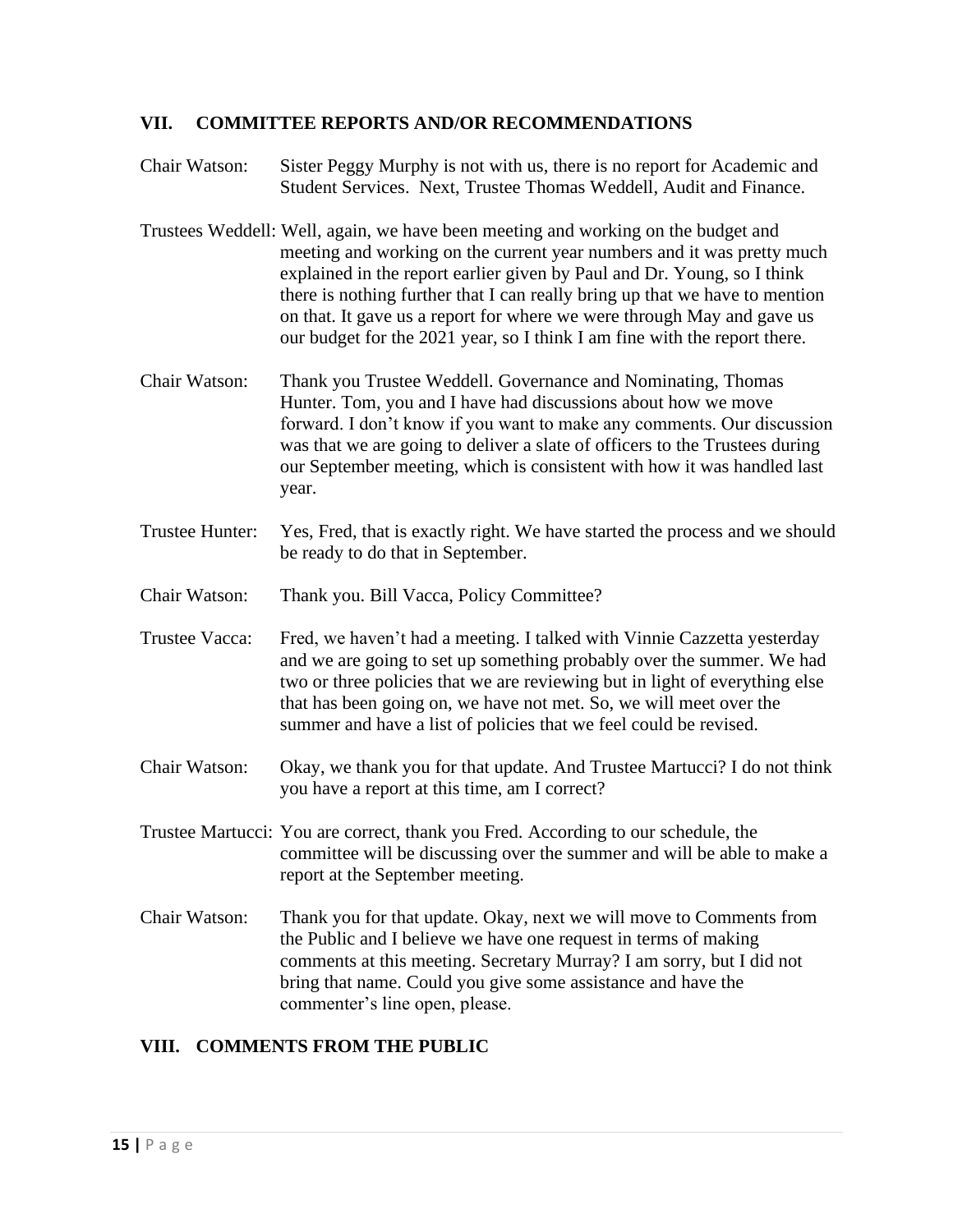| Carol Murray: | Yes, we had one person who wanted to make public comment, Michael<br>Fagionelli. Michael, we are not sure if you are here, but if you are, we will<br>unmute you so you can make your comment, I do not see your name. We<br>do see a phone number 291-7001. I will unmute that for a moment and<br>see. |
|---------------|----------------------------------------------------------------------------------------------------------------------------------------------------------------------------------------------------------------------------------------------------------------------------------------------------------|
|               | Dana Salkowsky: Yes, Chair Watson, we do not see the student's name, we are just trying to<br>determine if he is present.                                                                                                                                                                                |
| Carol Murray: | Michael Fagionelli, are you on the line?                                                                                                                                                                                                                                                                 |
|               | Dana Salkowsky: Doesn't appear so.                                                                                                                                                                                                                                                                       |
| Carol Murray: | I don't think so, Chair Watson, at least not now.                                                                                                                                                                                                                                                        |
| Chair Watson: | Okay, if something changes you will let us know.                                                                                                                                                                                                                                                         |

# **IX. BOARD DISCUSSION**

Chair Watson: Next section on the agenda is for Board Discussion. At this time, do any of the Trustees have any items that they would like to introduce for discussion? If so, proceed. Having none, next item of business is we would like to go into Executive Session, so Dr. Young, we don't need a motion to go into Executive Session until … we do need a motion.

- President Young: Yes, we do.
- Chair Watson: We do need a motion.

President Young: So, the motion and a recommended minimum of the two reasons and a third at your discretion if you want to discuss the third reason. So, I would recommend reading the two or three reasons as presented in the Open Meetings Law.

# **X. EXECUTIVE SESSION**

Chair Watson: The Board is in need of Executive Session for the following items. Discussions regarding proposed, pending or current litigation; second item: collective negotiation pursuant to Article 14 of the Civil Service Law; third item the medical, financial, credit or employment history of a particular person or corporation or matters leading to the appointment, employment, promotion, demotion, discipline, suspension, dismissal or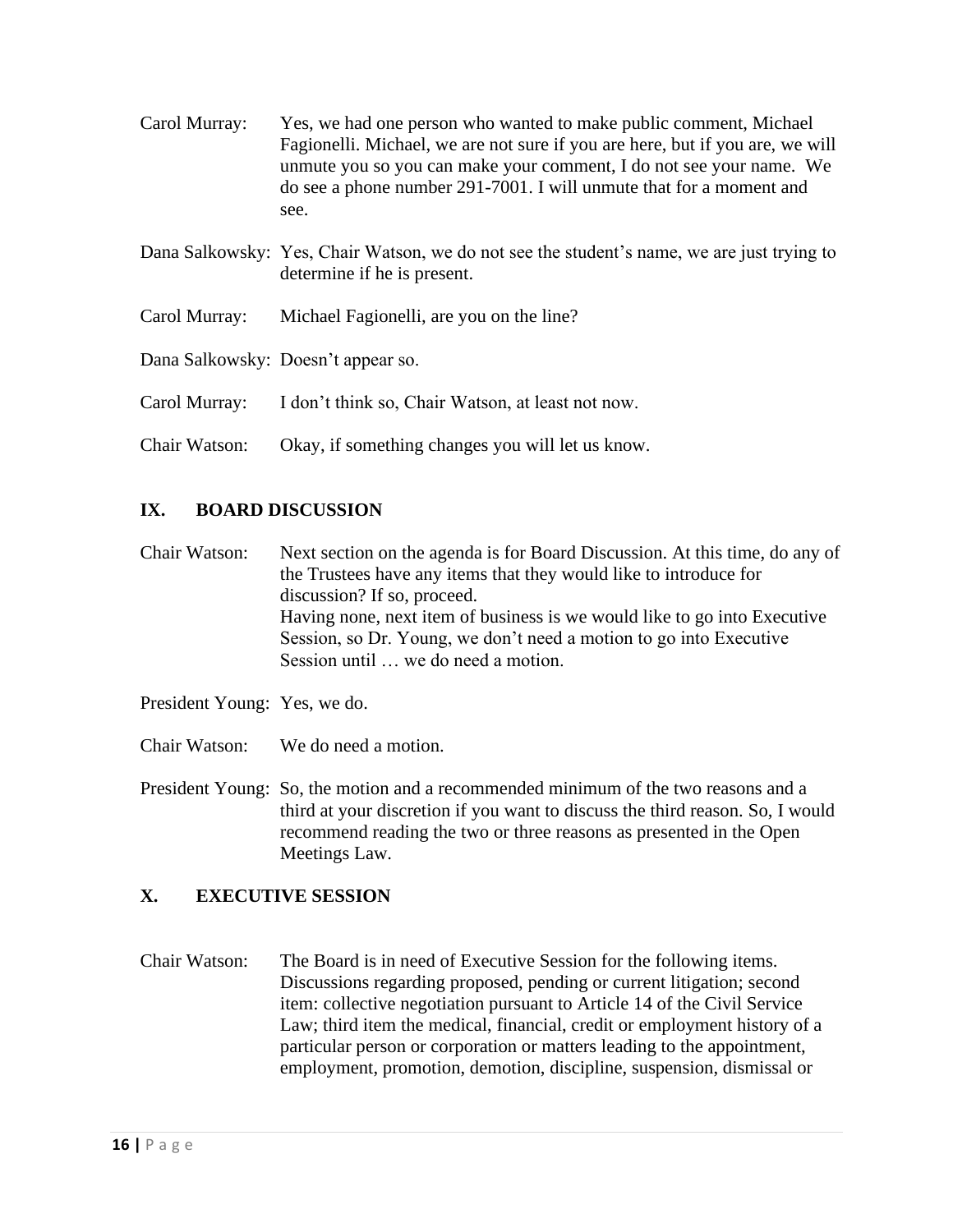removal of a particular person or corporation. The Chair will entertain a motion to go into Executive Session. Trustee Weddell: I make that motion to move to Executive Session. Trustee Hannes: Second. Chair Watson: Motion moved by Trustee Weddell and seconded by Trustee Hannes. All in favor? Chorus: Aye. Chair Watson: Opposed? We ask that the Executive Session be set up and that the Trustees be moved. President Young: Thank you, Dana. And since we have so many people present, I will now observe that the Board will be moving into Executive Session for an undetermined amount of time so they will do that and then the protocol is that they have to come out of Executive Session and back into this public Board Meeting space. If there is a public action, a vote to be taken, they would do that at this time. Not to editorialize, but that is not anticipated, however, they will come back into this space, if only to publicly adjourn, and you can observe that publicly. I cannot anticipate if that will be five minutes or two hours. So that is the protocol at this time. So I would recommend that the room that is set up for this Executive Session be authorized for the Board of Trustees, myself, County Attorney Damian Brady, and Vice Presidents Erika Hackman and Paul Martland and that would be the full contingent of people who are needed for this Executive Session. Dana Salkowsky: Thank you, Dr. Young, just let me add Dr. Hackman and Mr. Martland.

And we will be all set. Alright everyone, just as before, I will see you in a few minutes. I will open the Breakout Room and you will be going to Executive Session. Any of you may return to the main meeting room at any time, if there is an issue, but the main meeting will remain open for participants and for you to rejoin.

President Young: Thank you, Dana, appreciate it.

Dana Salkowsky: Please accept the "Invitation to Join the Breakout Room."

# **EXECUTIVE SESSION BEGAN AT 9:30 AM AND CONCLUDED AT 11:05 AM**